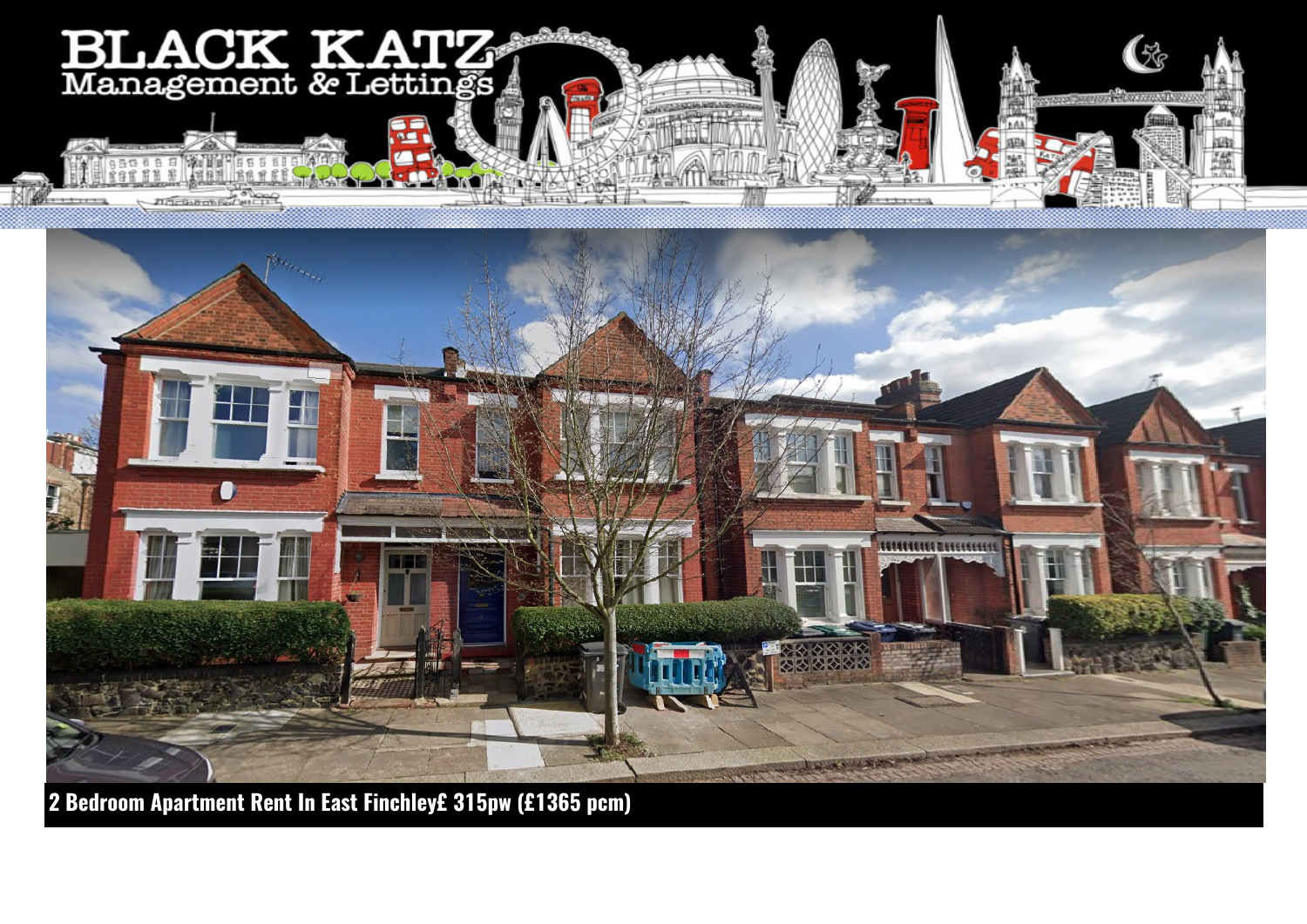## **2 Bedroom Apartment Rent In East Finchley£ 315pw (£1365 pcm)**

**<p><strong>\*\*Available 10/07/2022\*\*</strong></p><p>A stunning two bedroom property located on a quiet and prime road in East Finchley and walking distance to East Finchley Station.</p><p>The property offers two double bedrooms with built in wardrobes, wood floors, tiled bathroom, semi open plan kitchen lounge with fully integrated** appliances and a modern tiled bathroom.&nbsp:</p><p>lngram Road offers easy access to the High Street where you can find&nbsp:an array or local amenities.</p>  **E.P.C. RATING: D**

**Property Features**

 **. Wood Floors . Washing Machine . Fitted Kitchen . Close to local amenities . Close to Tube . Fantastic Transport Links . Zone 3 . 5 weeks deposit . Tiled bathroom . Open plan . Period Conversion . Gas Central Heating . Period features**

**Place of Interest Locally**

**The Archer Academy Upper School (years 10-11) - 0.12 miles. Jon Hatton Guitar Tuition - 0.15 miles. Carrie Yoga - 0.17 miles. Sam Smith (Drum Tuition) - 0.17 miles. Kumon Maths & English - 0.5 miles. Ladybird Montessori & Forest School - 0.51 miles. Yoga and Pregnancy Yoga London - 0.58 miles. St James C of E Primary School - 0.58 miles. Little Ladybirds London - 0.59 miles. Fortismere School - 0.63 miles. Kidz Kabin Nursery at Fortismere - 0.64 miles. Rustam Persian School - 0.64 miles. St James' Pre-School - 0.66 miles. Yeladenu Pre-school - 0.68 miles. Fortismere School Sixth Form Centre - 0.68 miles.**